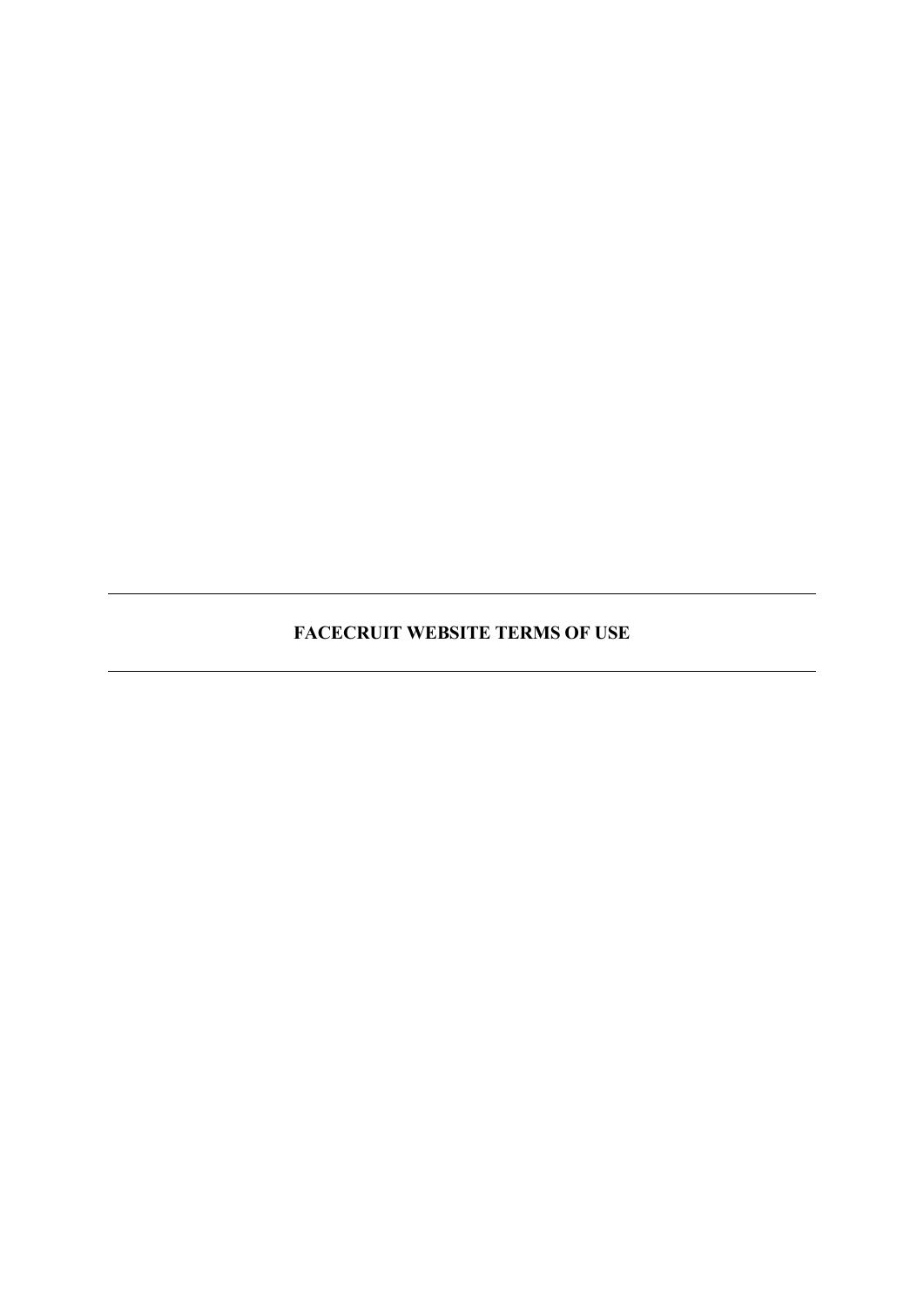# **Table of Contents**

| 1.                 |                                                                        |
|--------------------|------------------------------------------------------------------------|
| 2.                 |                                                                        |
| 3.                 |                                                                        |
| $\boldsymbol{4}$ . |                                                                        |
| 5.                 |                                                                        |
| 6.                 |                                                                        |
| 7.                 |                                                                        |
| 8.                 | Purchases and acknowledgement at the time of a Purchase Transaction  5 |
| 9.                 |                                                                        |
| 10.                |                                                                        |
| 11.                |                                                                        |
| 12.                |                                                                        |
| 13.                |                                                                        |
| 14.                |                                                                        |
| 15.                |                                                                        |
| 16.                |                                                                        |
| 17.                |                                                                        |
| 18.                |                                                                        |
| 19.                |                                                                        |
| 20.                |                                                                        |
| 21.                |                                                                        |
| 22.                |                                                                        |
| 23.                |                                                                        |
| 24.                |                                                                        |
| 25.                |                                                                        |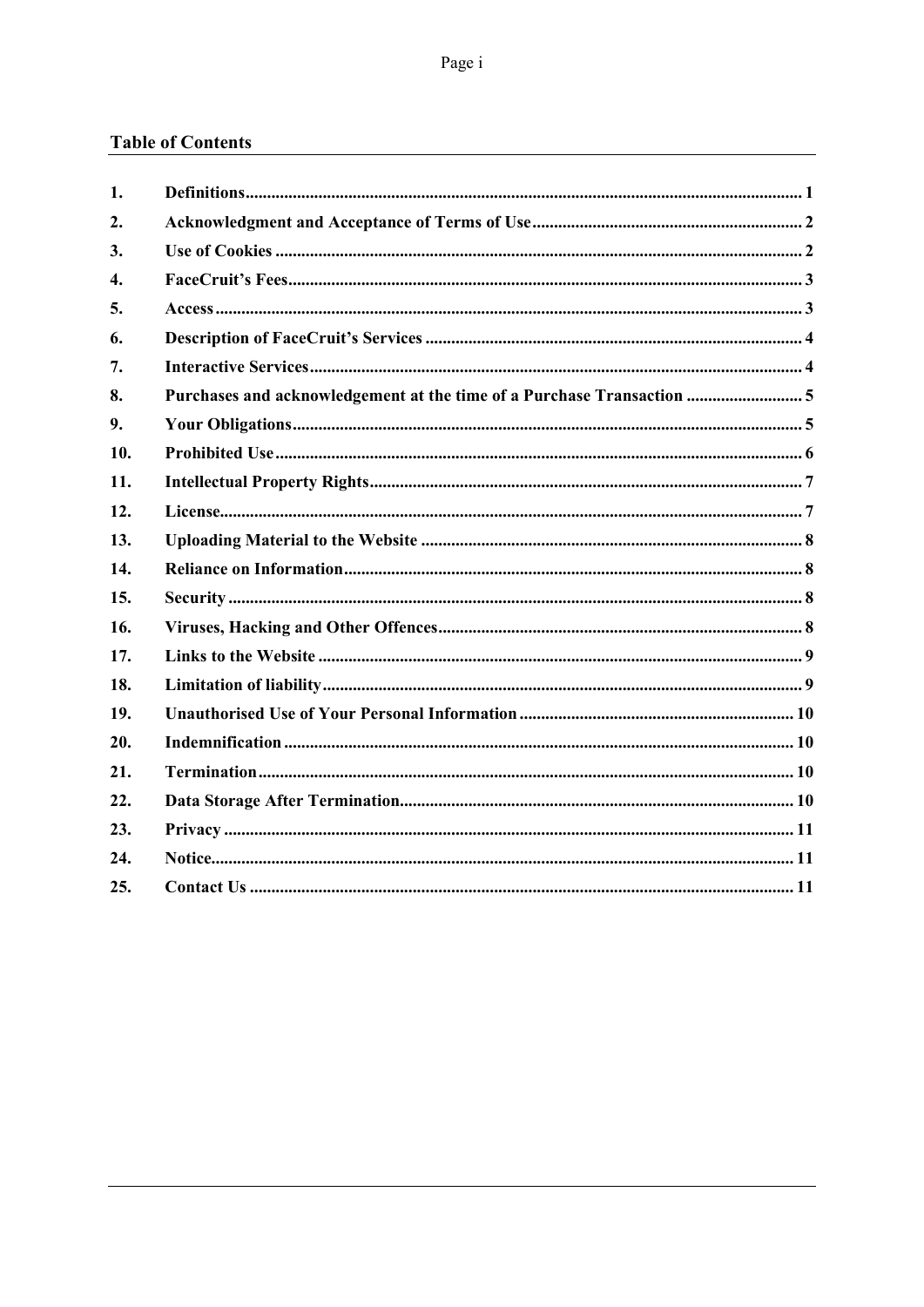### **Provider**

**SCREEN RECRUITING PTY LTD ACN 622 390 836** trading as FaceCruit of 453 Morphett Street Adelaide SA 5000 ('**FaceCruit**')

#### **Agreement**

#### 1. **Definitions**

- 1.1 Definitions:
	- 1.1.1 '**Agreement**' means this Agreement which outlines the terms and conditions of use of FaceCruit's Website and any annexures, schedules and appendices;
	- 1.1.2 '**Candidates**' means users of the Website that use the Website to market themselves to Employers.
	- 1.1.3 '**Cookies'** means small text files stored on your device when you access most websites on the internet.
	- 1.1.4 '**Employers**' means users of the Website that use the Website to recruit employees and includes recruitment agencies.
	- 1.1.5 '**FaceCruit Privacy Policy**' means the policy annexed to this Agreement which outlines the way in which FaceCruit collects and handles your personal information in accordance with the Privacy Act.
	- 1.1.6 '**Interactive Services**' means pages on the Website where interaction between users is facilitated through an open forum including but not limited to forums, chat rooms or bulletin boards.
	- 1.1.7 '**Party**' means the parties to this Agreement and includes FaceCruit, you and any other user of the Website;
	- 1.1.8 '**Payment Service**' means a third party payment service (including its service providers) contracted by FaceCruit to collect payments for Purchase Transactions;
	- 1.1.9 '**Payment Service Page**' means a web page hosted by the Payment Service;
	- 1.1.10 '**Privacy Act**' means the *Privacy Act 1988 (Cth)* as amended from time to time.
	- 1.1.11 '**Purchase Transaction**' means a purchase made by you of any product or service made available through the Website, including any of the Services.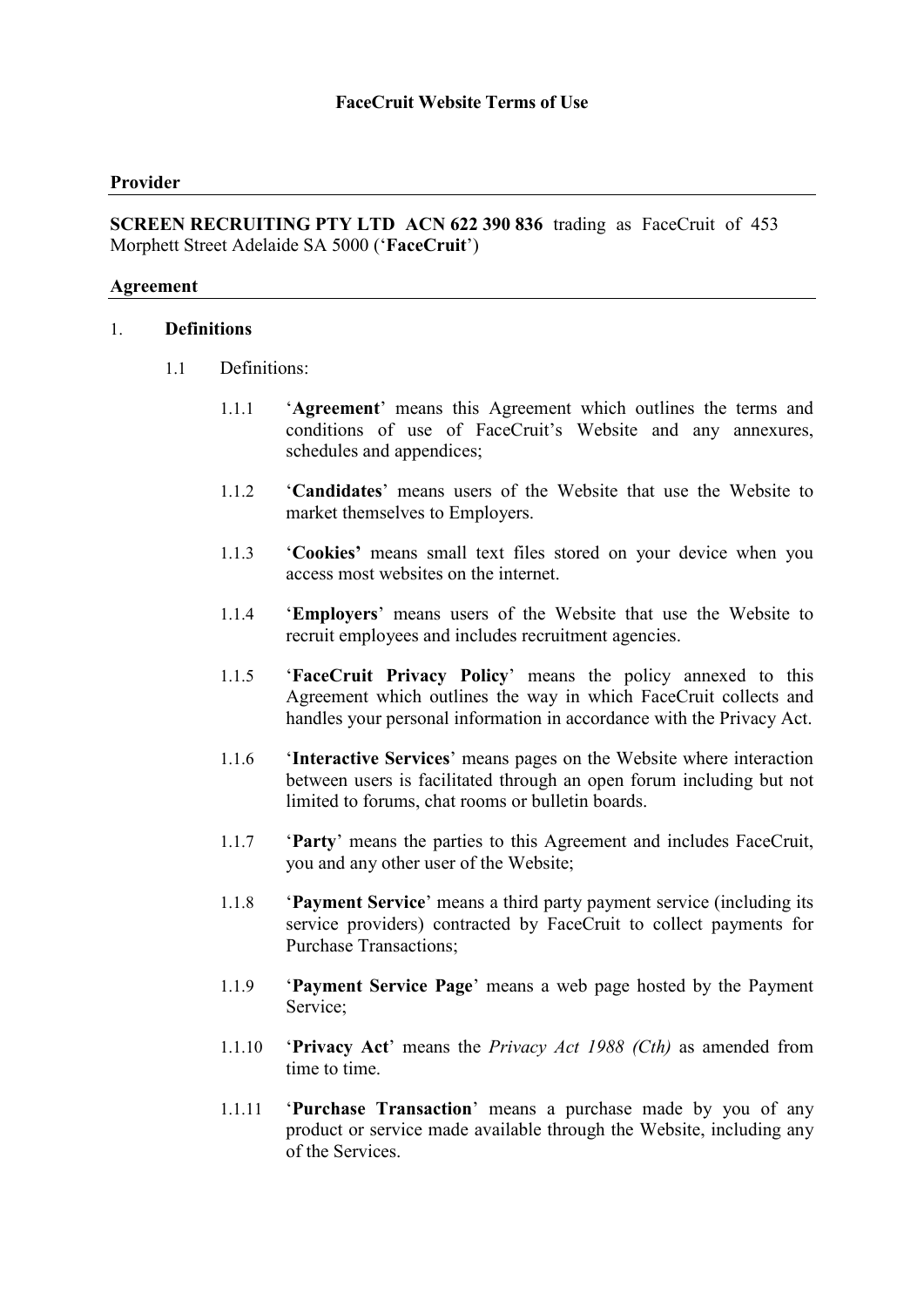- 1.1.12 '**Services**' means a range of video and audio technologies, assessment tools, programs, software, databases, related to professionals resumes, including without limitation, the creation of electronic profiles, resume organisation and conversion functionality, Interactive Services, video clips, photographs, graphic images, charts, text, data, user comments, postings, messages, articles and other similar content accessible through the Website.
- 1.1.13 '**Submissions**' means material you submit through the Website or through the Interactive Services;
- 1.1.14 '**Term**' means the period from when you commence using FaceCruit's Website and Services until such time as you no longer use FaceCruit's Website and Services or you are terminated from using the Website and Services.
- 1.1.15 '**You**' means the person, company or other entity using the Website and FaceCruit's Services and includes Candidates and Employers.
- 1.1.16 '**Website**' means www.facecruit.com

### 2. **Acknowledgment and Acceptance of Terms of Use**

- 2.1 The Website and the Services defined in this Agreement are made available by Screen Recruiting Pty Ltd ACN 622 390 836 trading as FaceCruit and are provided to you in accordance with this Agreement.
- 2.2 The Agreement outlines the terms upon which you may make use of FaceCruit's Website and Services. Please read the Agreement carefully before you start to use the Website. By using the Website, you accept the terms of use and agree to be bound by this Agreement.
- 2.3 This Agreement comprises the entire agreement between you and FaceCruit and supersedes all prior agreements relating to the subject matter of the Agreement.
- 2.4 This Agreement is capable of modification by FaceCruit and FaceCruit reserves the right to make changes to the Agreement from time to time. Your continued use of the Website after such changes will indicate your acceptance of the changes.
- 2.5 FaceCruit processes information about you in accordance with the FaceCruit Privacy Policy. By using the Website you consent to the processing and use of your personal information and you warrant that all data provided by you is accurate.

### 3. **Use of Cookies**

3.1 FaceCruit uses Cookies so that: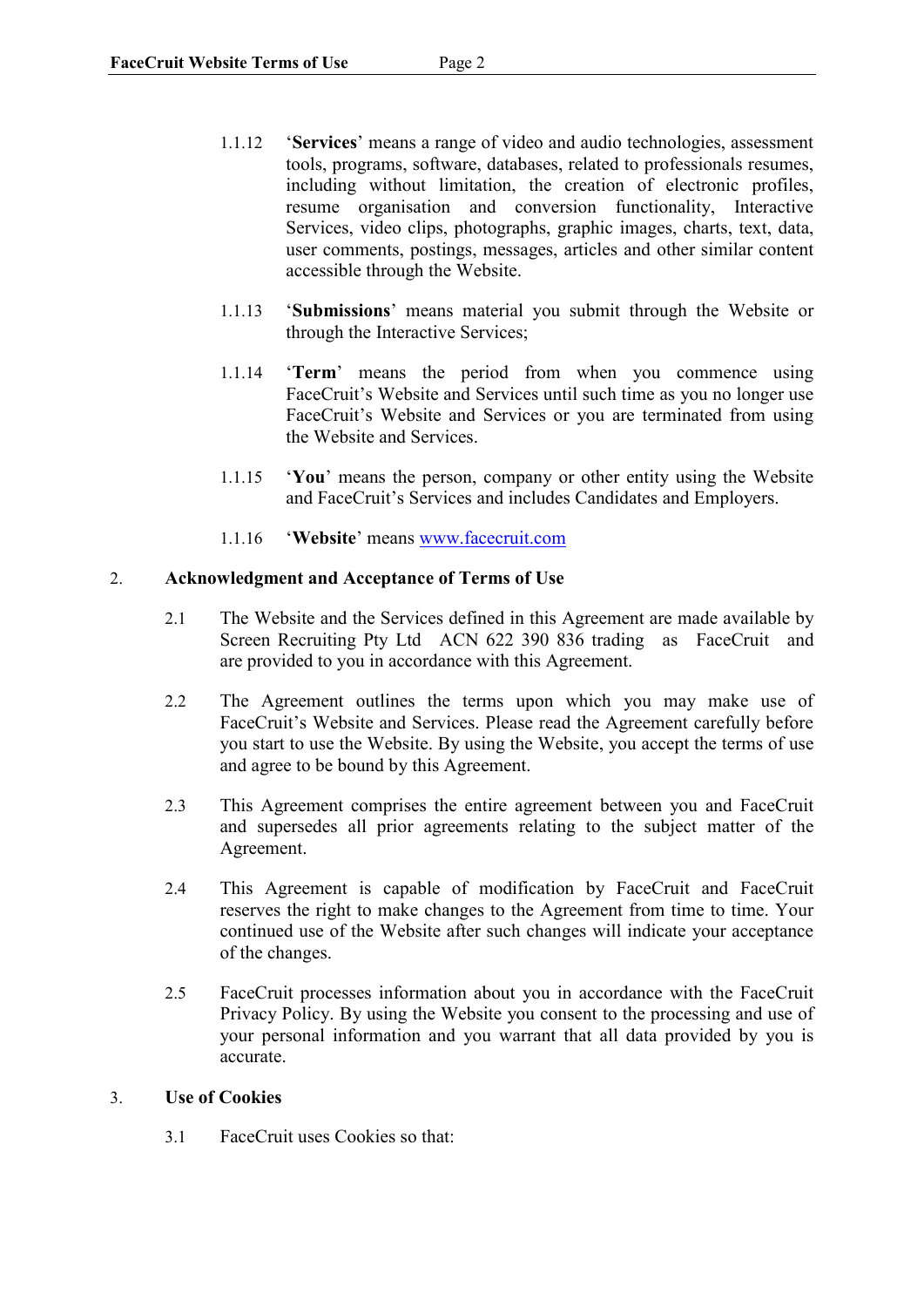- 3.1.1 you do not have to re-enter your details each time you visit the Website;
- 3.1.2 FaceCruit can track how the Website is used; and
- 3.1.3 FaceCruit can update the content on the Website.
- 3.2 Your use of the Website and the Services means you agree to FaceCruit's use of Cookies.
- 3.3 You can block or erase Cookies from your computer if you want to, but certain parts of the Website are reliant on the use of Cookies to operate correctly and may not work correctly if you set your browser to not accept Cookies.

### 4. **FaceCruit's Fees**

- 4.1 The fees for the Services are set out in this Agreement or, if none is set out, in the FaceCruit price list on the Website published from time to time.
- 4.2 You will pay the annual subscription as published from time to time on the Website and other fees associated with using the Website and the Services.
- 4.3 You may pay the fees by way of credit card or electronic funds transfer.
- 4.4 FaceCruit reserves the right to discontinue your access to the Website and the use of the Services pending payment of any outstanding amounts.
- 4.5 Expenses incurred by FaceCruit including solicitor/client fees incurred by FaceCruit in the collection of unpaid invoices will be borne by you on an indemnity basis.

### 5. **Access**

- 5.1 FaceCruit:
	- 5.1.1 reserves the right to withdraw or amend the Services provided on the Website without notice
	- 5.1.2 will not be liable if for any reason the Website is unavailable at any time or for a period of time.
	- 5.1.3 may restrict access to some parts of the Website or to the entire Website to users who have registered with FaceCruit.
	- 5.1.4 if you are provided with a username, password or any other information as part of FaceCruit's security measures, you must treat that information as confidential, and must not disclose it to any third party. FaceCruit has the right to disable access to the Website at any time if in its opinion you have failed to comply with any of the provisions of this Agreement.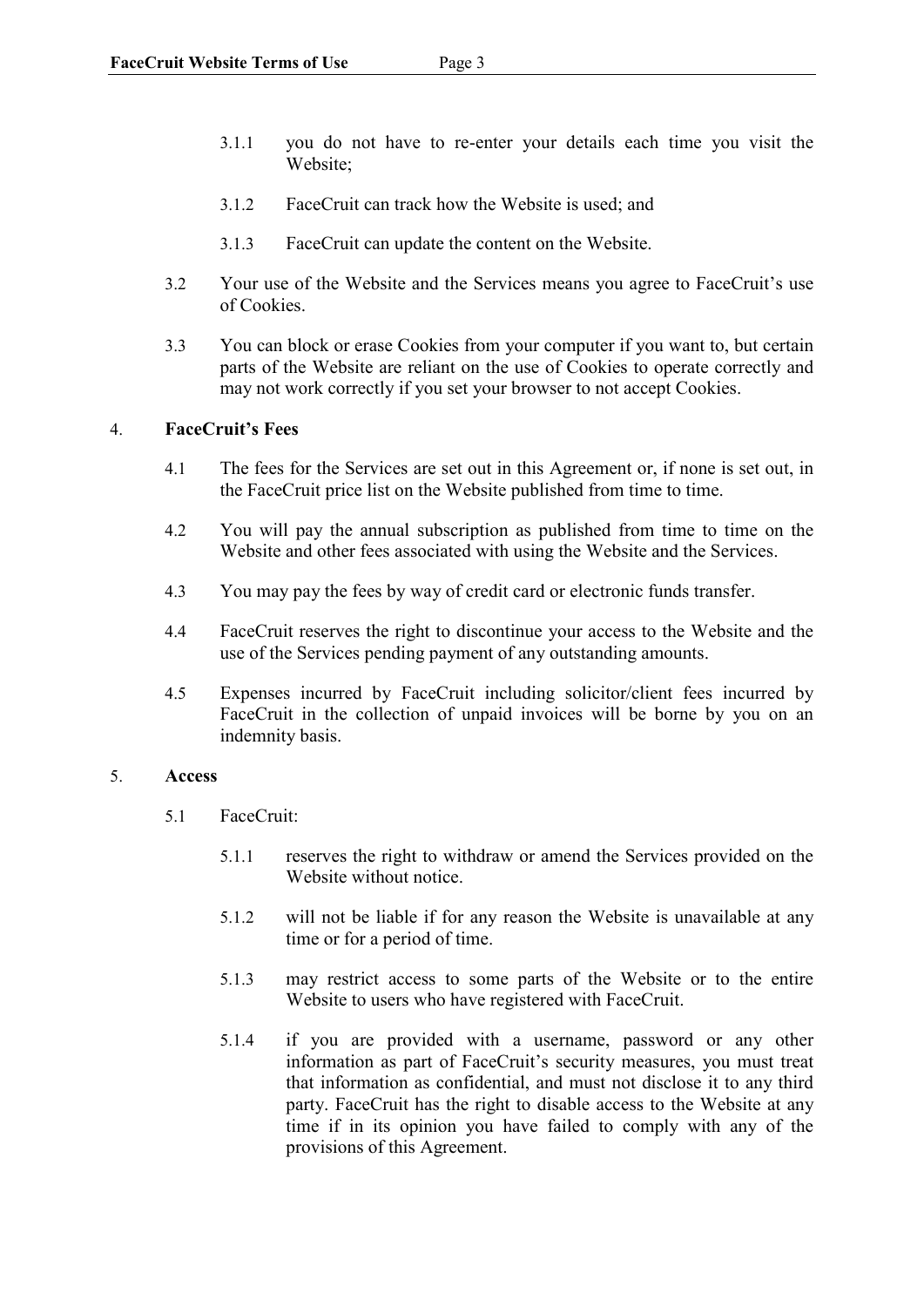5.1.5 you warrant to FaceCruit that you are over the age of fifteen (15) years. FaceCruit's Services are limited to use by Candidates that are of legal age.

### 6. **Description of FaceCruit's Services**

- 6.1 During the Term of this Agreement FaceCruit licenses you to access the Services on the Website for the purpose of:
	- 6.1.1 If you are a Candidate, marketing yourself to potential Employers;
	- 6.1.2 If you are an Employer, finding prospective employees or contractors.
- 6.2 FaceCruit provides users of the Website with access to specialised content and the Services. All content and Services made available through the Website that were not made available as of the last updated date above, shall automatically be deemed to be part of the Services when they are first made available through the Website.
- 6.3 Employers use the Services to interview Candidates remotely. Audio and video recordings of those interviews are made available to the Employers conducting the interviews. The recorded interviews are stored for a period of time. FaceCruit is not a data controller of any information recorded in an interview.
- 6.4 As part of the Services, FaceCruit provides certain specialised services related to the creation of an electronic profile for each individual who registers on the Website and provides resume information and for individuals for whom a resume is provided. Such profiles include enhanced features determined by FaceCruit. With respect to each such electronic profile, together with all of other information, including video or audio clips, photographs, graphics, images, charts, text, data, comments, posting messages, articles and other similar content posted, FaceCruit does not act as an agent for any Candidate or any Employer:
	- 6.4.1 any Candidate;
	- 6.4.2 or any Employer.

Nothing herein creates an employer-employee, agency or other relationship between FaceCruit and such individual. FaceCruit is not and shall not be responsible for recruiting, hiring, or any other decisions related to employment with respect to the resumes or any individuals using the Website.

6.5 FaceCruit may choose not to retain data after termination of this Agreement with you and it recommends that prior to termination you retain your own copies of data you may need.

### 7. **Interactive Services**

FaceCruit may from time to time provide Interactive Services on the Website. FaceCruit is under no obligation to oversee, monitor or moderate any Interactive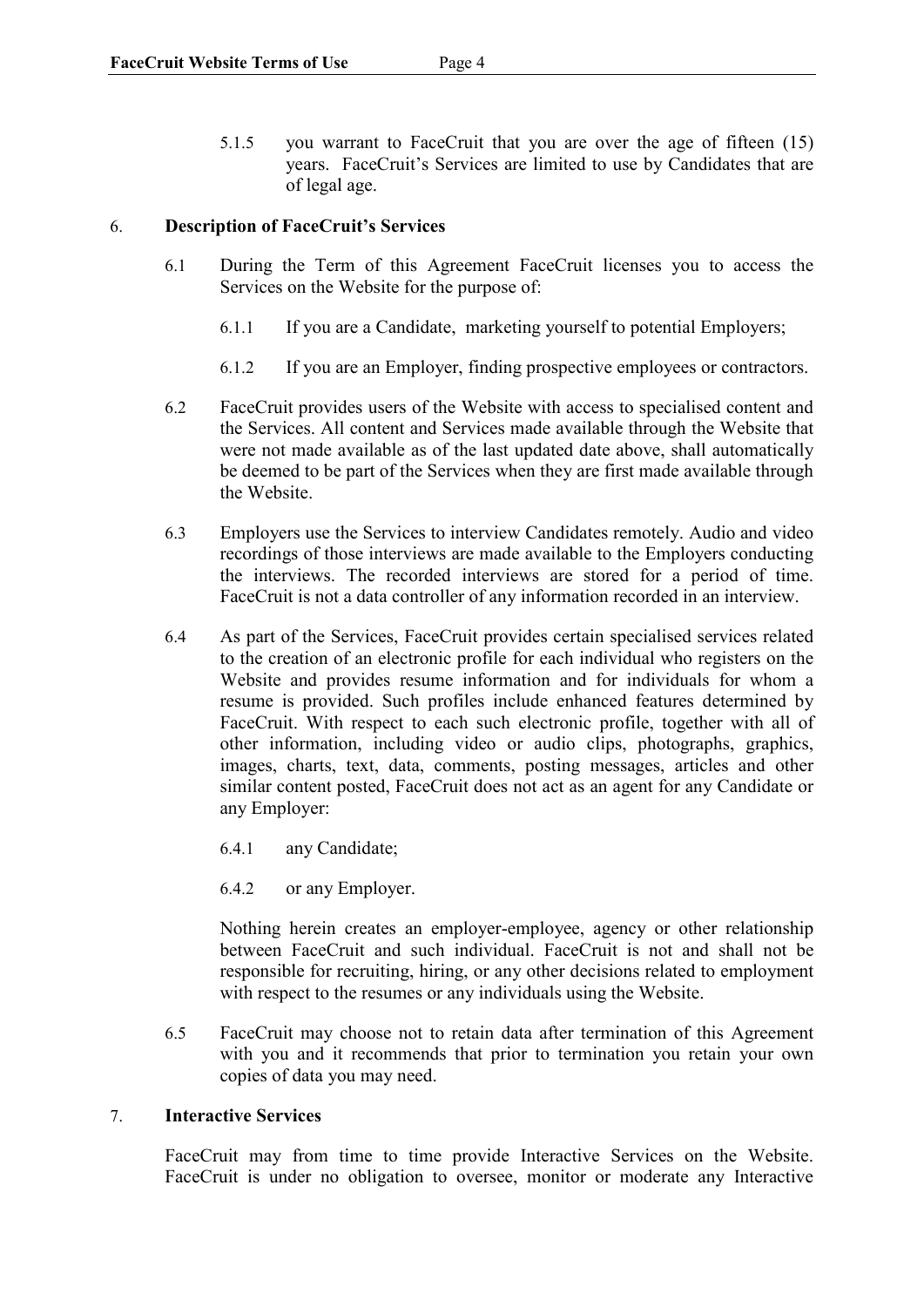Services provided on the Website and it expressly excludes itself from any liability for any loss or damage arising from the use of any Interactive Service by you.

### 8. **Purchases and acknowledgement at the time of a Purchase Transaction**

- 8.1 You acknowledge that FaceCruit may use a Payment Service to collect payments for any Purchase Transaction.
- 8.2 If you make a Purchase Transaction, you will be directed to the Payment Service Page. Your use of the Payment Service Page will be subject to the Payment Service's user agreement and privacy policy, not this Agreement or FaceCruit's Privacy Policy.
- 8.3 You acknowledge and agree that FaceCruit is not and will not be responsible or liable for the services provided by the Payment Service, its site or any acts or omissions of the Payment Service.
- 8.4 FaceCruit does not endorse any of the descriptions and images of, and references to, products or services on the Payment Service Page.
- 8.5 FaceCruit reserves the right, with or without prior notice, to:
	- 8.5.1 change descriptions, images and references at any time on the Website;
	- 8.5.2 limit the available quantity of any product or service;
	- 8.5.3 honour, or impose conditions on the honouring of, any coupon, coupon code, promotional code or other similar promotions;
	- 8.5.4 bar any user from making any or all Purchase Transactions; and/or
	- 8.5.5 refuse to provide any user with any product or service.
- 8.6 Price and availability of any product or service offered through the Website, including any Services, are subject to change without notice. Refunds and exchanges will be subject to FaceCruit's refund and exchange policies then in effect. You agree to pay all charges that may be incurred by you or on your behalf through the Website, at the price(s) in effect when such charges are incurred, including without limitation, all shipping and handling charges. In addition, you remain responsible for any taxes that may be applicable to your Purchase Transaction.

### 9. **Your Obligations**

- 9.1 You will:
	- 9.1.1 be responsible to configure your browser to meet the relevant specifications for those Services which are not accessible unless the browser is configured. FaceCruit will advise you of the specifications;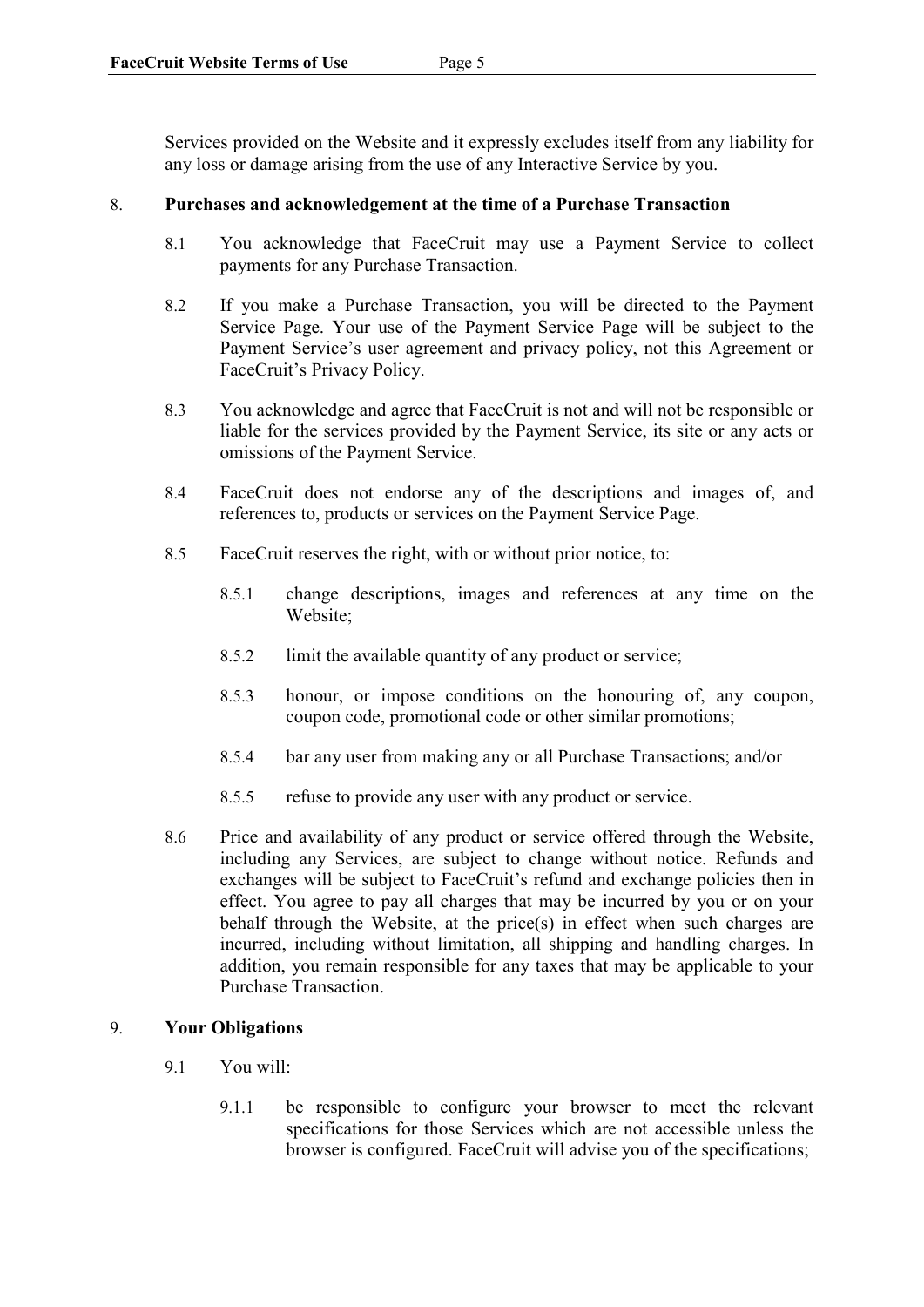- 9.1.2 only use the Services for the purpose of recruitment and analysing the results and for no other purpose.
- 9.1.3 provide current, complete and accurate information about yourself to enable proper and efficient use of the Services;
- 9.1.4 be ethical in the use of the Website and the Services and observe the Agreement and professional requirements from time to time for the ethical administration of the Services. FaceCruit does not accept any responsibility for administration of any of the Services other than in accordance with this Agreement;
- 9.1.5 pay the fees for the Services, as published from time to time, in accordance with this Agreement;
- 9.2 if you are an Employer, nominate persons as your 'Nominated Contacts' to communicate with us and specify the Primary Contact (to deal with contractual issues), the Admin Contact (to administer your FaceCruit accounts) and the Invoice Contact (to be responsible for payment administration). You will advise us of any changes.

### 10. **Prohibited Use**

- 10.1 You may only use the Website for lawful purposes. You may not use the Website if it will:
	- 10.1.1 breach a local, national or international law or regulation;
	- 10.1.2 be unlawful or fraudulent or has any unlawful or fraudulent purpose or effect;
	- 10.1.3 harm or attempt to harm minors in any way;
	- 10.1.4 send, knowingly receive, upload, download, use or re-use any material which does not comply with this Agreement;
	- 10.1.5 transmit or procure the sending of, any unsolicited or unauthorised advertising or promotional material or any other form of similar solicitation;
- 10.2 Information you submit for publication on the Website must not:
	- 10.2.1 contain material which is defamatory of any person;
	- 10.2.2 contain any material which is obscene, offensive or hateful;
	- 10.2.3 promote sexually explicit material;
	- 10.2.4 promote violence;
	- 10.2.5 promote discrimination based on race, sex, religion, nationality, disability, sexual orientation or age;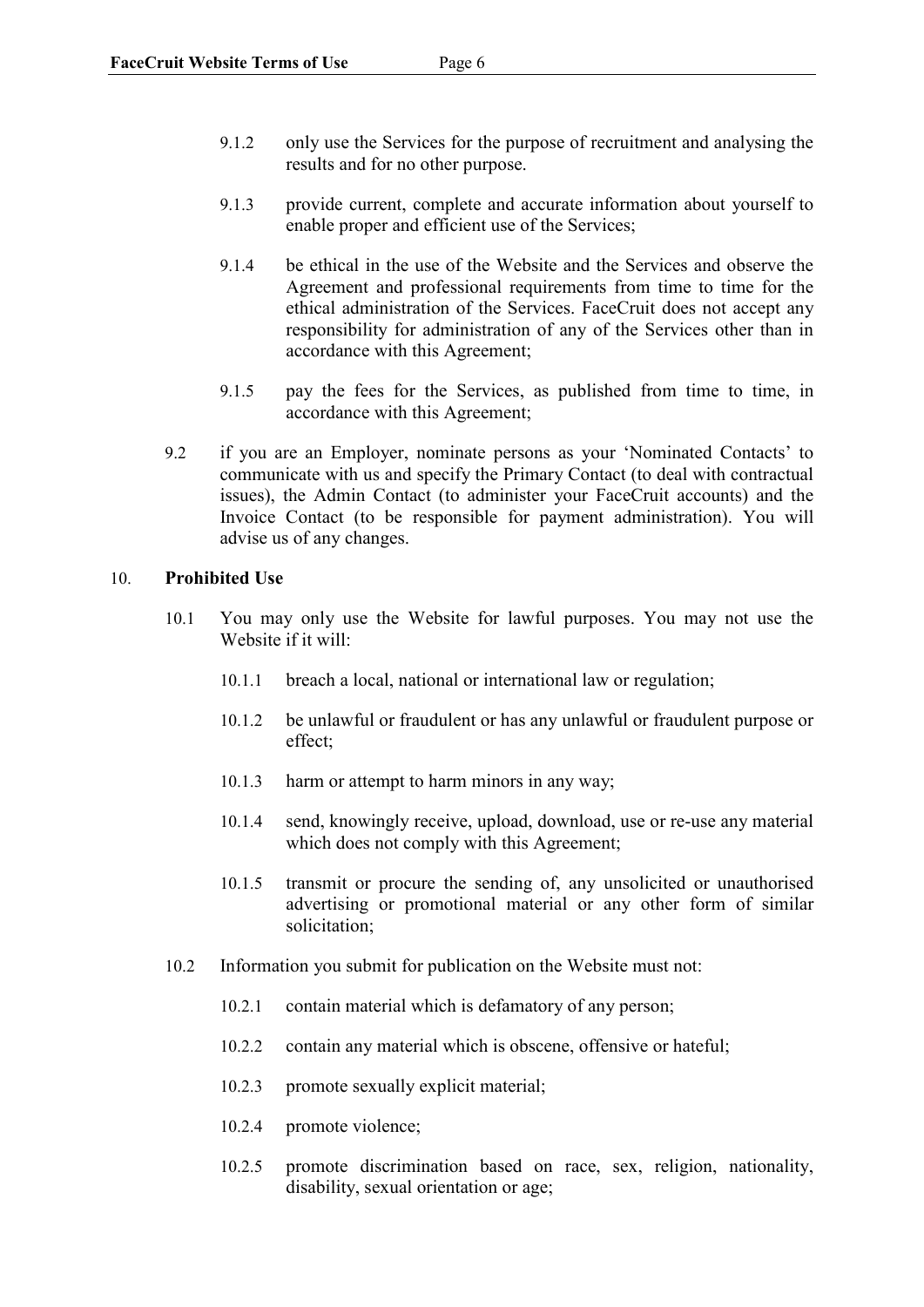- 10.2.6 infringe any copyright, database right or trade mark of any other person;
- 10.2.7 be likely to deceive any person;
- 10.2.8 be made in breach of any legal duty owed to a third party;
- 10.2.9 promote any illegal activity;
- 10.2.10 be threatening, abusive or invasive of another's privacy;
- 10.2.11 be likely to harass, upset or embarrass another person;
- 10.2.12 be used to impersonate any person or to misrepresent your identity or affiliation with any person;
- 10.2.13 give the impression that you are associated with FaceCruit;
- 10.2.14 advocate, promote or assist any unlawful act.
- 10.2.15 advertise or offer to sell or buy any goods or services without FaceCruit's express prior written consent.

#### 11. **Intellectual Property Rights**

- 11.1 FaceCruit is the owner of the Website and all intellectual property rights in the Website including the material published on it.
- 11.2 You may print from and download extracts of any pages from the Website for your use.
- 11.3 You must not modify any of the material you print or download from the Website.
- 11.4 Your rights to use the Website will terminate effective immediately if you breach this clause and you will be required to return or destroy any copies of materials you may have downloaded from the Website.

### 12. **License**

- 12.1 With respect to materials you submit through the Website including the Website's Interactive Services you retain ownership of the material. However, FaceCruit needs certain rights to the material you submit to be able to make them available on the Website.
- 12.2 Therefore, you grant to FaceCruit and its designees, a worldwide, nonexclusive, transferable, royalty-free, fully paid-up, perpetual, irrevocable right and license, without compensation to you to:
	- 12.2.1 use, reproduce, distribute, adapt (including, without limitation, to edit, modify, translate and reformat) create derivative works of, publicly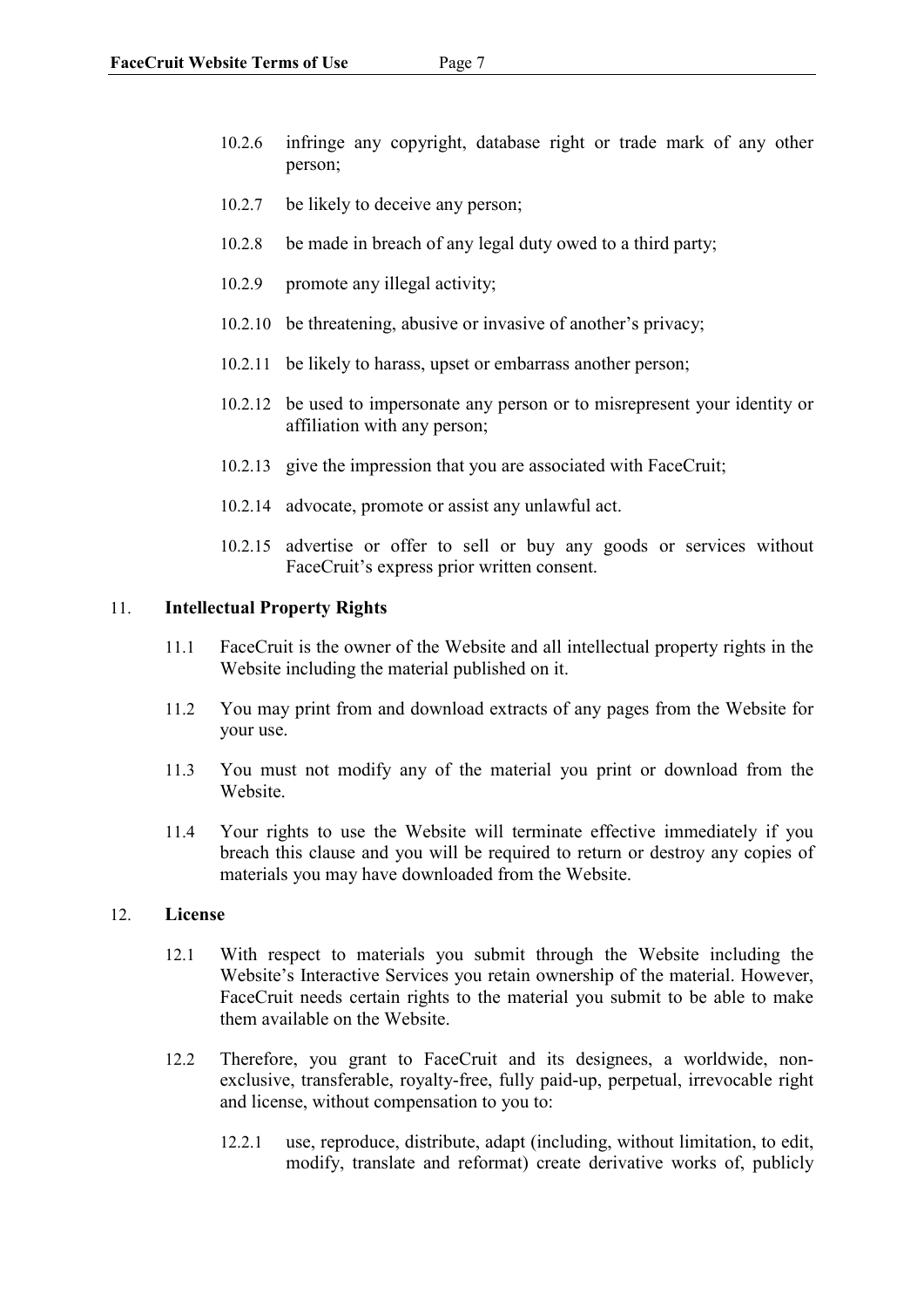display and publicly perform such material, in any media now known or hereafter developed, for FaceCruit's business purposes; and

12.2.2 to sub-license the foregoing rights through multiple tiers, to the maximum extent permitted by applicable law; provided however that in each case, with respect to the materials you submit to FaceCruit, such rights shall be subject to any restrictions or limitations established by you in connection with the creation or maintenance of your profile.

## 13. **Uploading Material to the Website**

- 13.1 Where you are given permission to upload material to the Website or to make contact with other users of the Website, you must comply with the FaceCruit Privacy Policy. You warrant that the information you upload complies with the FaceCruit Privacy Policy and you indemnify FaceCruit for any breach of that warranty.
- 13.2 Information you upload to the Website is deemed not confidential and nonproprietary and FaceCruit has the right to use, copy, distribute and disclose that information to third parties for any purpose. FaceCruit has the right to disclose your identity to any third party who is claiming that any material posted or uploaded by you to the Website constitutes a violation of their intellectual property rights or of their right to privacy.
- 13.3 FaceCruit is not responsible or liable to any third party, of the content or accuracy of any materials posted by you or any other user of the Website.

## 14. **Reliance on Information**

Commentary and other material published on the Website is not intended to be relied on or intended to amount to advice. FaceCruit disclaims all liability and responsibility arising from any reliance placed on material published by anyone who visits the Website or is informed of its content.

## 15. **Security**

- 15.1 FaceCruit will issue you with a username and a password which are to be treated confidentially and will create an account for you.
- 15.2 You are responsible for the use of and access to the Services which are offered under your account. You may change the password at any time by following the appropriate instructions.
- 15.3 You agree to immediately notify us, on you becoming aware, of any unauthorised use of your account or any other breach of security known to you.

### 16. **Viruses, Hacking and Other Offences**

16.1 You must not misuse the Website by knowingly subjecting it to viruses, trojans, worms, logic bombs or other material which is malicious or harmful.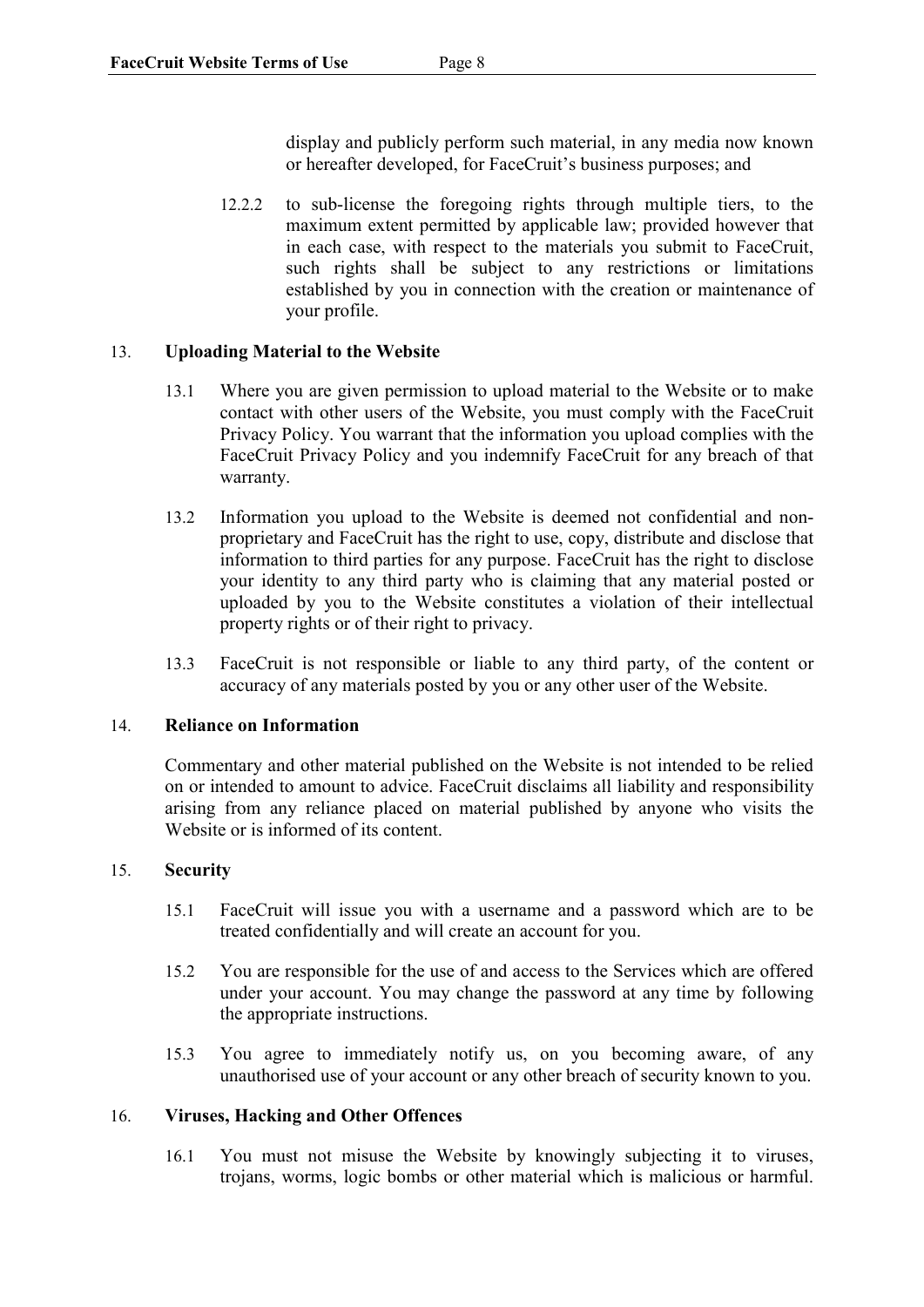You must not attempt to gain unauthorised access to the Website, the server on which the Website is stored, or any server, computer or database connected to the Website.

- 16.2 A breach of this clause will constitute immediate termination of your right as a user of the Website.
- 16.3 FaceCruit will not be liable for any loss or damage caused by a virus or other harmful material that may infect your computer equipment, computer programs, data or other proprietary material due to your use of the Website or to your downloading of any material posted on the Website or any website linked to it.

### 17. **Links to the Website**

- 17.1 You cannot link to the Website without FaceCruit's prior written consent.
- 17.2 You must not establish a link from any website that is not owned by you.
- 17.3 FaceCruit reserves the right to withdraw linking permission without notice.
- 17.4 Where the Website contains links to other websites provided by third parties, these links are provided for information only. FaceCruit has no control over the contents of those websites and accepts no responsibility for them or for any loss or damage that may arise from your use of them.

### 18. **Limitation of liability**

- 18.1 Except as stated in this Agreement, FaceCruit expressly disclaims all warranties and conditions, express or implied, to the fullest extent to which these warranties and conditions can be excluded under applicable laws.
- 18.2 Nothing in this Agreement will exclude, restrict or modify any condition, warranty, right or remedy implied or imposed by any statute or regulation if it cannot lawfully be excluded, restricted or modified.
- 18.3 FaceCruit's liability to you in contract or in tort, for any loss or damage which may be suffered or incurred or which may arise directly or indirectly in respect of the Services or any act or omission on the part of FaceCruit to comply with its obligations under this Agreement, shall be limited to the value of the fees paid for the Services.
- 18.4 FaceCruit will not be liable for any indirect or consequential loss or damage including without limitation loss of revenue, profits, bargain, goodwill or loss or corruption of data however caused, whether or not such loss or damage was foreseeable or contemplated by any party and whether or not the other party has been advised of the possibility of such loss.
- 18.5 You acknowledge you use the Website and the Services at your own risk.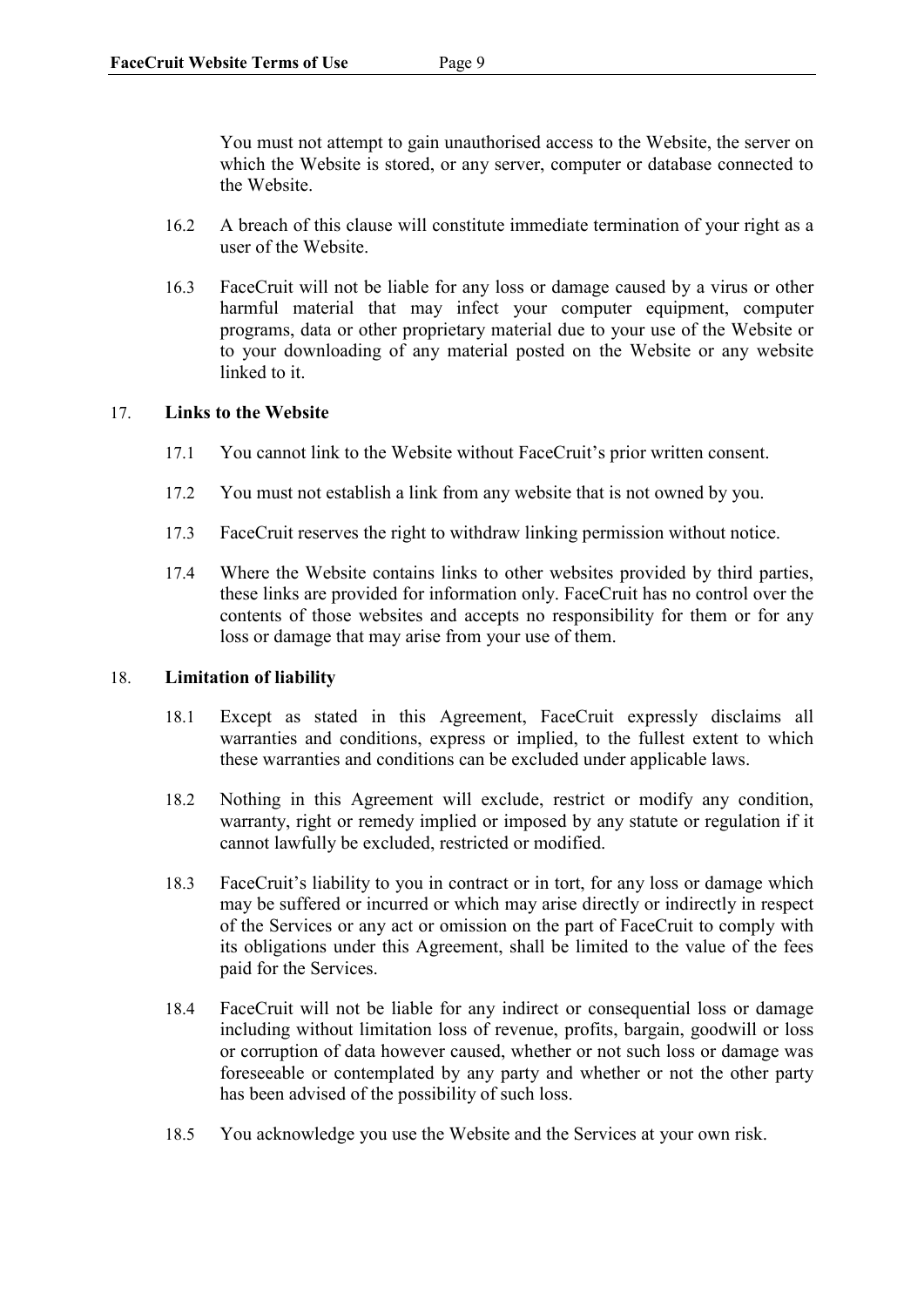### 19. **Unauthorised Use of Your Personal Information**

You acknowledge and agree that your personal information is provided for the purpose of the services provided by FaceCruit. FaceCruit has no control over who has access to the FaceCruit website or who views or shares your profile or personal information. You agree to release FaceCruit from any claim or liability arising from the unauthorised use of your personal information.

### 20. **Indemnification**

You agree to indemnify and hold FaceCruit, its related bodies corporate, officers and employees, harmless from any claim or demand, (including indemnifying FaceCruit for any legal fees incurred), made by any third party due to a breach of this Agreement by you.

### 21. **Termination**

- 21.1 This Agreement shall commence on the date of your first registration and shall continue until terminated in accordance with this clause.
- 21.2 Either party may terminate this Agreement upon 21 days written notice to the other. If you terminate the Agreement any fees paid will not be refunded;
- 21.3 FaceCruit may in its discretion terminate your use of the Website and the Services immediately if in its opinion you have breached this Agreement. When a breach of this Agreement has occurred, FaceCruit may take such action as it deems appropriate including:
	- 21.3.1 Immediate, temporary or permanent withdrawal of your right to use the Website;
	- 21.3.2 Immediate, temporary or permanent removal of any posting or material uploaded by you to the Website;
	- 21.3.3 Issue a warning to you;
	- 21.3.4 Institute legal proceedings against you for breach of the Agreement and recover all costs on an indemnity basis resulting from the breach including solicitor/client costs it incurs;
	- 21.3.5 Disclosure of information to law enforcement authorities as it deems reasonably necessary.
- 21.4 Upon termination of this Agreement, your right to use the Services immediately cease.

### 22. **Data Storage After Termination**

22.1 FaceCruit reserves the right to delete all of your data one (1) calendar month after the date that this Agreement is terminated.